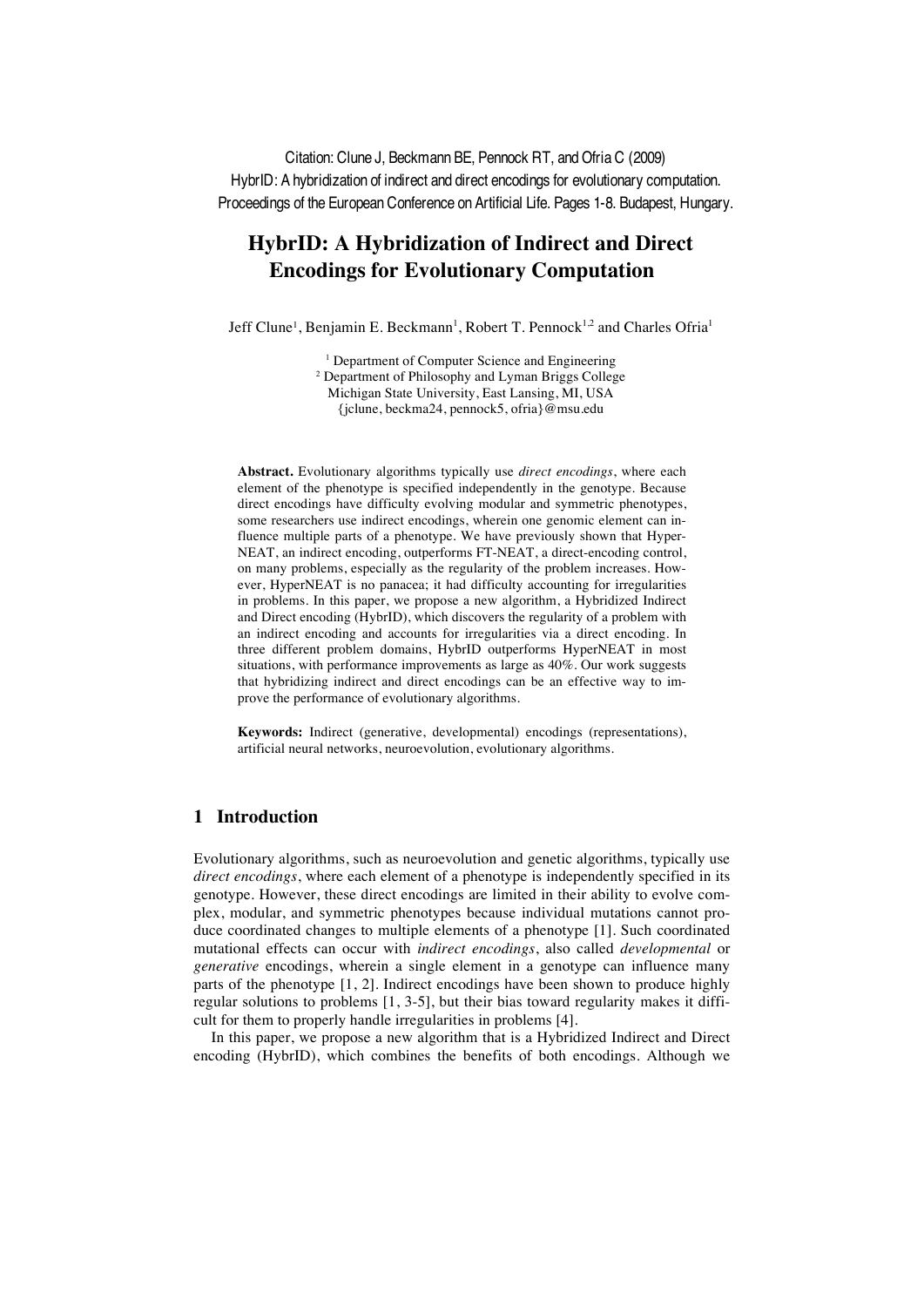present one specific implementation of a HybrID, we apply the term to any combination of indirect and direct encodings. While we are not aware of any prior work that specifically combines direct and indirect encodings, researchers have previously altered representations during evolutionary search, primarily to change the precision of values being evolved by genetic algorithms [6]. Other researchers have employed non-evolutionary optimization techniques to fine-tune the details of evolved solutions [7]. However, such techniques do not leverage the benefits of indirect encodings.

This paper presents results from problems where an indirect encoding has already been shown to outperform a direct encoding [3, 4], and demonstrates that HybrID can further improve performance by as much as 40%. The major contribution of this paper is to introduce HybrID as a type of evolutionary algorithm that can both exploit a problem's regularities and account for its irregularities.

# **2 The Indirect and Direct Encodings and their Hybridization**

The HybrID in this paper first runs HyperNEAT [8], an indirect encoding for evolving artificial neural networks (ANNs), and then *switches* to FT-NEAT, its directencoding control [3, 8]. We next describe each encoding and their hybridization.

## **2.1 HyperNEAT, the Indirect Encoding**

HyperNEAT is an indirect encoding for evolving ANNs that is inspired by the way natural organisms develop [8]. It evolves Compositional Pattern Producing Networks (CPPNs) [9], each of which is a genome that encodes an ANN phenotype (also called a *substrate*) [8]. Each CPPN is itself a directed graph, where each node is a mathematical function, such as sine or Gaussian. The nature of these functions can facilitate the evolution of properties such as symmetry (e.g., an absolute value or Gaussian function) and repetition (e.g., a sine function) [8, 9]. The signal on each link in the CPPN is multiplied by that link's weight, which can alter its effect.

A CPPN is queried once for each link in the ANN substrate to determine that link's weight. The inputs to the CPPN are the Cartesian coordinates of both the *source* (e.g.,  $[x_1=2, y_1=3]$ ) and *target* (e.g.,  $[x_2=1, y_2=5]$ ) nodes of a link and a constant bias value. The CPPN takes these five values as inputs and produces one or two output values, depending on the substrate topology. If there is no hidden layer in the substrate, the single output is the weight of the link between a source node on the input layer and a target node on the output layer. If there is a hidden layer, the first output value determines the weight of the link between the associated input (source) and hidden layer (target) nodes, and the second output value determines the weight of the link between the associated hidden (source) and output (target) layer nodes. All pairwise combinations of source and target nodes are iteratively passed as inputs to a CPPN to determine the weight of each substrate link.

HyperNEAT is capable of exploiting the geometry of a problem [8]. Because the link values between nodes in the final ANN substrate are a function of the geometric positions of those nodes, HyperNEAT can exploit such information when solving a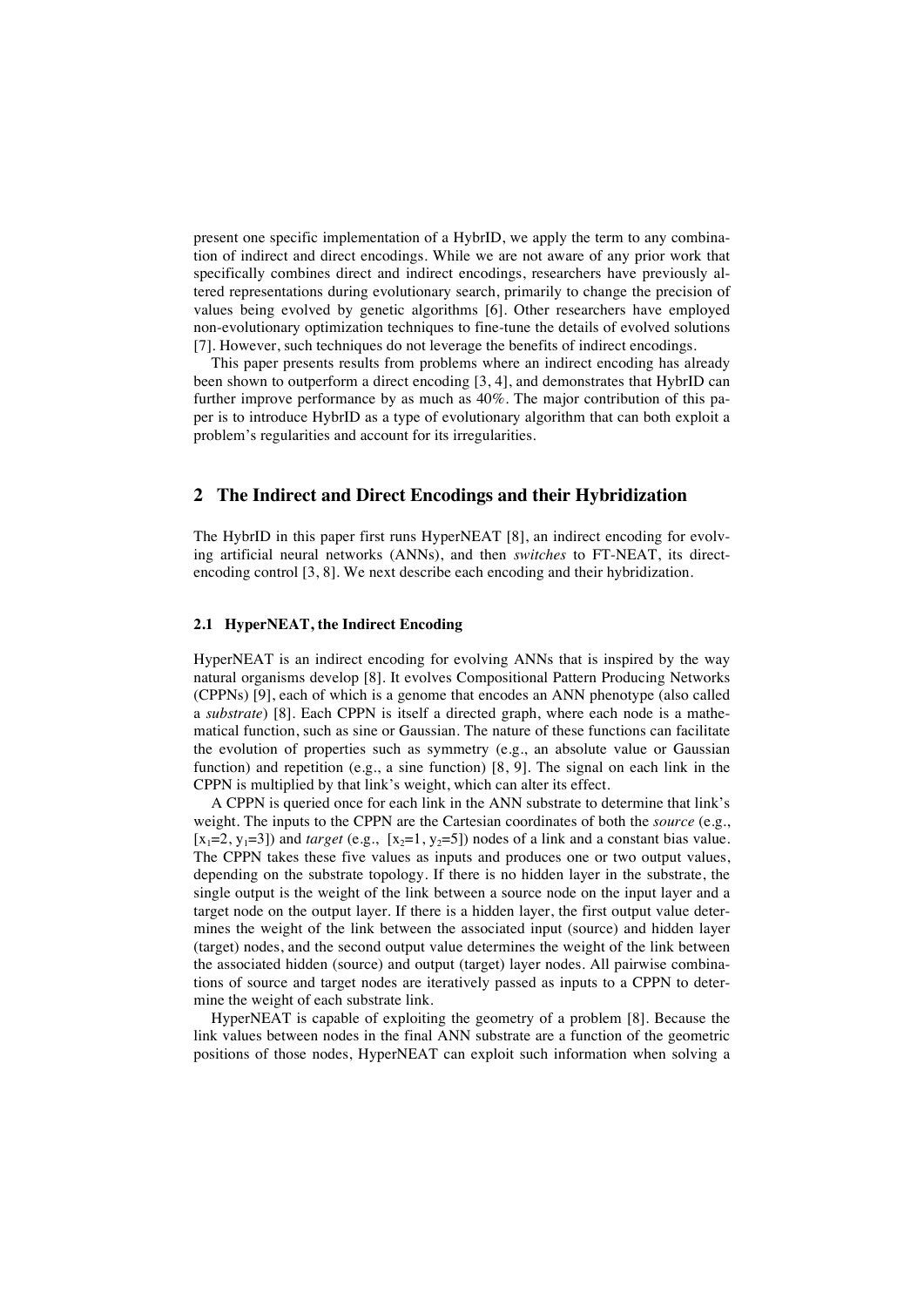problem [8, 10]. In the case of quadruped locomotion, this property helped Hyper-NEAT produce gaits with front-back, left-right, and four-way symmetries [3, 10].

The evolution of the population of CPPNs occurs according to the principles of the NeuroEvolution of Augmenting Topologies (NEAT) algorithm [11], which was originally designed to evolve ANNs. NEAT can be fruitfully applied to CPPNs because of their structural similarity to ANNs. For example, mutations can add a node, and thus a function, to a CPPN graph, or change its link weights. The NEAT algorithm is unique in three main ways [11]. Initially, it starts with small genomes that encode simple networks and slowly *complexifies* them via mutations that add nodes and links to the network, enabling the algorithm to evolve the network topology in addition to its weights. Secondly, NEAT has a fitness sharing mechanism that preserves diversity in the system and gives time for new innovations to be tuned by evolution before competing them against more adapted rivals. Finally, NEAT tracks historical information to perform intelligent crossover while avoiding the need for expensive topological analysis. A full explanation of NEAT can be found in [11].

#### **2.2 FT-NEAT, a Direct-Encoding Control**

To isolate the effects of changing only the representation, the direct encoding switched to after the HyperNEAT stage is *Fixed Topology NEAT* (FT-NEAT) [3]. FT-NEAT directly evolves each weight in the ANN independently and does not use complexification. All other elements from NEAT (e.g., its crossover and diversity preservation mechanisms) remain the same between HyperNEAT and FT-NEAT.

#### **2.3 A HybrID of HyperNEAT and FT-NEAT**

The HybrID presented in this paper runs HyperNEAT for a fixed number of generations and then the encoding is changed to FT-NEAT at a *switch point*. To switch, we transfer the ANN phenotypes of each individual in the HyperNEAT population to FT-NEAT genomes that are then further evolved with FT-NEAT. In the discussion section we describe alternate HybrID instantiations.

### **3 Results From Three Problem Domains**

We compare HybrID to controls on three problems that have scalable regularity to assess HybrID's performance on versions of the same problem with varying amounts of problem regularity. The first two problems were chosen because they are easy to conceptualize, and the third is a more challenging, realistic problem.

We conducted 50 runs of each experimental treatment in this paper, and all data plotted is averaged across them. The parameter configurations for all experiments are similar to those in [3, 4, 8, 10], and can be viewed at http://devolab.msu.edu/ SupportDocs/Hybrid. The mutation rate per link was 0.08 for HyperNEAT and 0.0008 for FT-NEAT; preliminary experiments revealed these to be effective mutation rates for each encoding. FT-NEAT has a lower per-link mutation rate because its genome has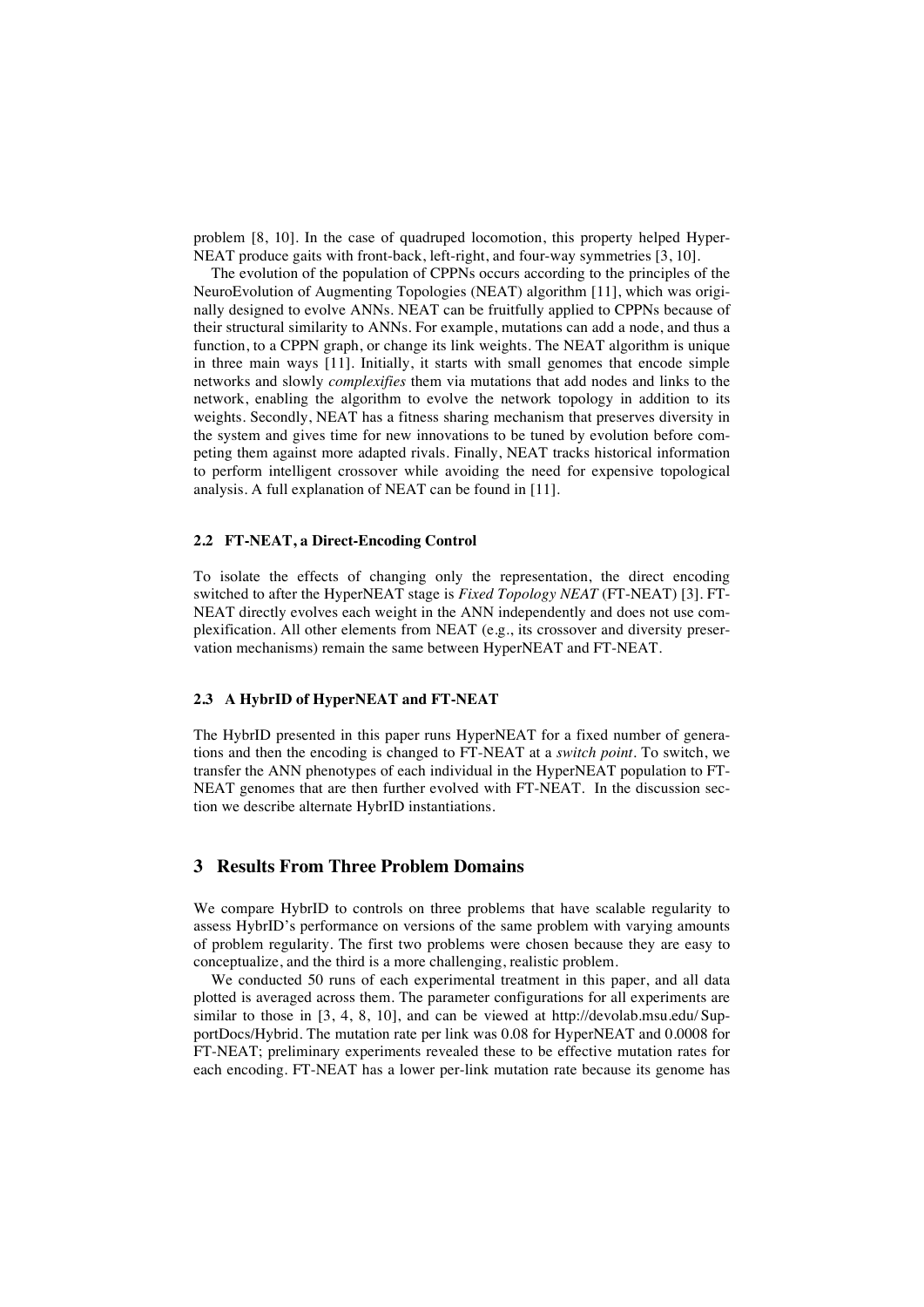many more mutational targets than HyperNEAT. Additional experiments showed no statistically significant increase in HyperNEAT's performance on all three problems when its mutation rate was dropped to 0.0008 at the switch point.

**The Target Weights Problem:** We begin our analysis with the simple test problem of evolving a specific target ANN. At the start of each run, a target weight is assigned to each link in an ANN, and during the run fitness values are set in proportion to each organism's similarity to that target ANN. As in previous work [4], we scaled the regularity of this problem by varying the percentage of links in the target ANN that were the same, randomly chosen value (Q), from 0% to 100%. All non-Q target weights were each independently assigned a random value. Target weights were in the range [-3, 3]. The ANN had 9 input and 9 output nodes, and was fully connected. HybrID switched from HyperNEAT to FT-NEAT at 100 generations, and the experiment lasted a total of 1000 generations. The population size was 1000.

As previously shown [4], HyperNEAT quickly discovered the regularity in the more regular versions of this problem, but had difficulty making exceptions to account for irregularities, even after hundreds of generations (Fig. 1). FT-NEAT, on the other hand, was slower, but eventually performed well, in part because the problem has no epistatic interactions and thus coordinated mutational effects are not required. HybrID combined the best attributes of both encodings: it quickly discovered the regularity of the problem and, after the encoding switch, was able to further optimize solutions by accounting for irregularities. While HybrID and FT-NEAT eventually evolved solutions of similar quality, early on HybrID did better on more regular problems and less well on less regular problems. HybrID significantly outperformed both HyperNEAT and FT-NEAT at generation 250 on the 70%, 80%, and 90% regular problems (p < .01, Wilcoxon rank-sum test). Earlier switch points further improved the speed at which HybrID made progress on this problem (data not shown).



**Fig. 1.** A comparison of HyperNEAT, FT-NEAT and HybrID on a range of problem regularities for the target weights problem. For each regularity level, a HybrID line (gray) departs from the corresponding HyperNEAT line (colored) at the switch point (generation 100). The performance of FT-NEAT (black lines) was unaffected by the regularity of the problem, which is why the lines are overlaid and indistinguishable. HybrID outperforms HyperNEAT and FT-NEAT in early generations on versions of the problem that are mostly regular but have some irregularities.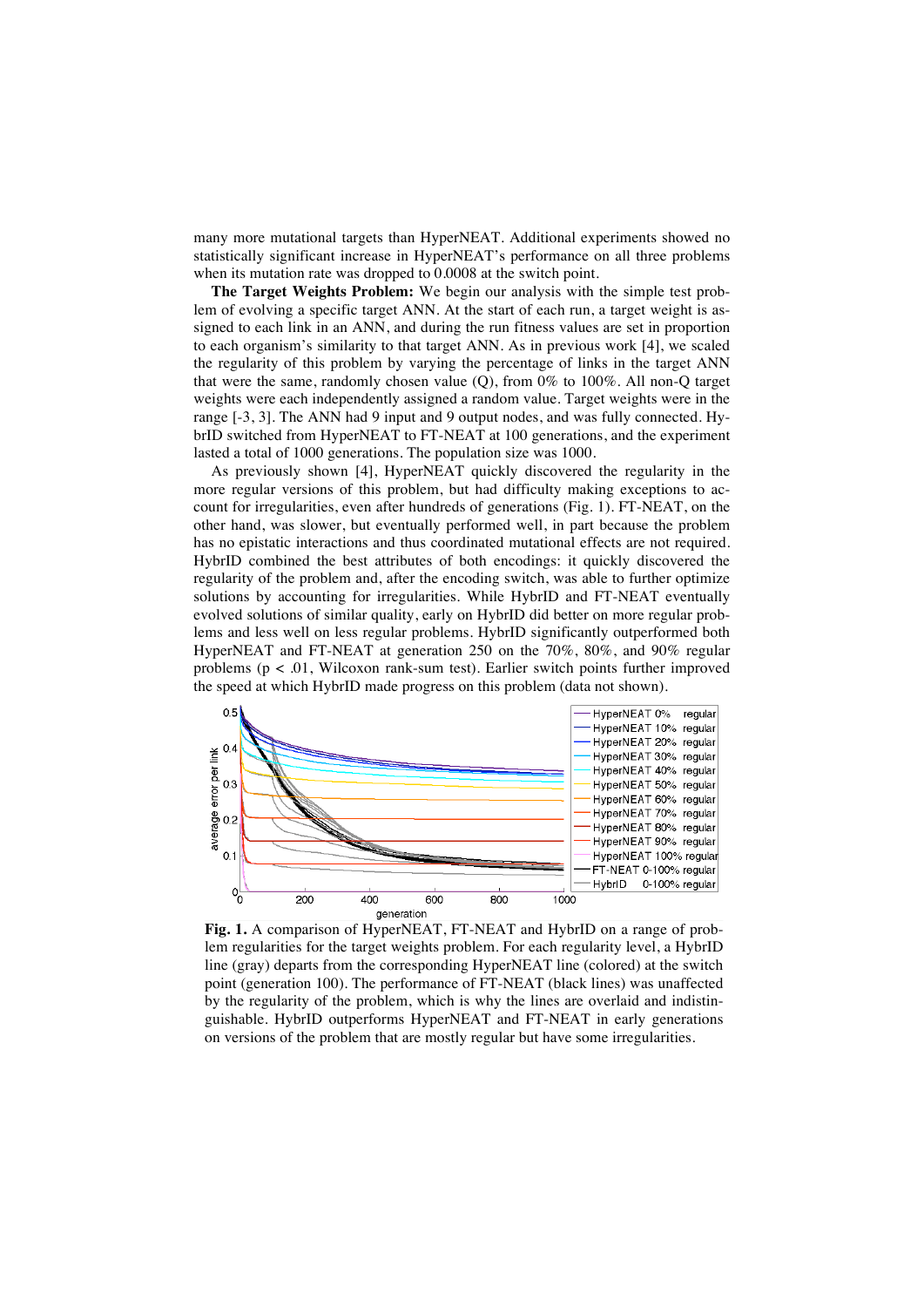**The Bit Mirroring Problem:** The next problem, called *bit mirroring*, [4] is more challenging and realistic because it has epistasis. In this problem, each input node is paired with a target output node, and the goal is to pass a value from each input node to its associated target output node. The ideal solution features a positive-weight link between each input-output pair, and a zero weight for every other link. The ANN substrate for this experiment had a 49-node input sheet and 49-node output sheet, each arranged in a 7x7 grid. Each input node was connected to all output nodes, totaling 2401 links. The most regular version of the problem paired each input node with the output node in the same row and column. We decreased the regularity, first by reducing the fraction of inputs that were constrained to be in the same *column* as their target, and then by further reducing the fraction of inputs that were constrained to be in the same *row* as their target. Because it has previously been shown that HyperNEAT outperforms FT-NEAT on all versions of this problem [4], here we only compare HybrID to HyperNEAT. A population of size 500 was evolved for 5000 generations and the switch point for HybrID was at generation 2500.

The results reveal that HybrID ties HyperNEAT on the most regular versions of this problem, and provides a significant fitness improvement over HyperNEAT on all versions of the problem that have a certain amount of irregularity (Fig. 2). HybrID's advantage over HyperNEAT was largest on problems of intermediate regularity.



**Fig. 2.** HybrID vs. HyperNEAT performance on versions of the bit mirroring problem with regularity decreasing from left to right. Plotted are median values  $\pm$ the  $25<sup>th</sup>$  and  $75<sup>th</sup>$  quartiles. Asterisks indicate p < . 05 (Wilcoxon rank-sum test).

**The Simulated Quadruped Controller Problem:** The previous two test problems were chosen because they are easy to conceptualize, their regularity can be scaled, and because the ideal solution is known *a priori*. However, it is also important to demonstrate that HybrID succeeds on more complicated, real-world problems, such as evolving controllers for legged robots. HyperNEAT has previously been shown to evolve fast, natural gaits for simulated legged robots [3]. The evolved gaits, however, were extremely coordinated, with all legs often moving in near perfect synchrony. We tested HybrID on this problem to determine if it would improve fitness by facilitating the fine-tuning of aspects of the controller, such as the movements of individual legs.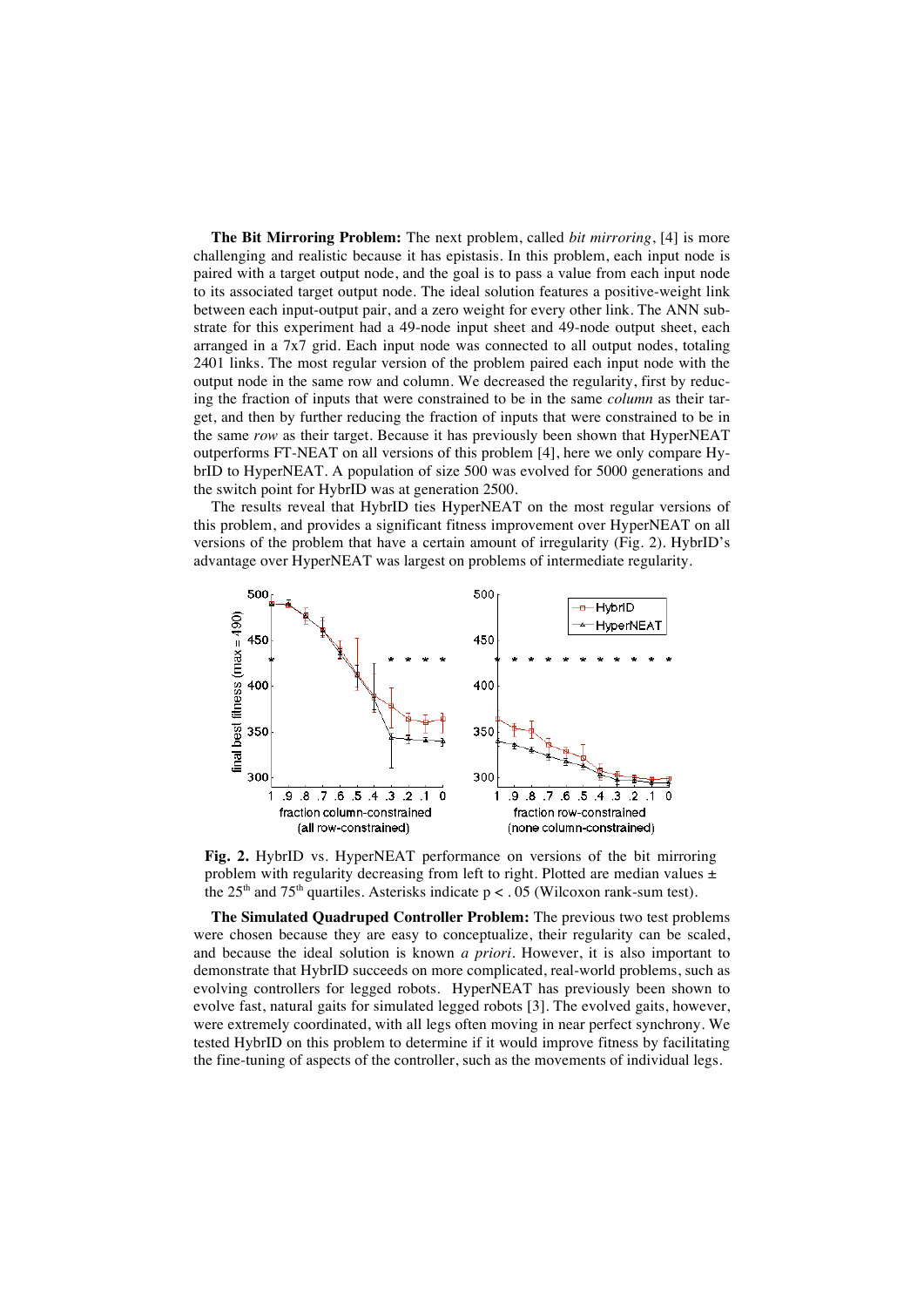We repeated the experiment from [3] with HyperNEAT and HybrID, except that half the simulation time was allotted per evaluation due to computational limitations. The ANN substrate consisted of three 5x4 Cartesian grids of nodes forming input, hidden, and output layers. Adjacent layers were completely connected, meaning that there were  $(5x4)^2$  x 2 = 800 links in each substrate. The inputs to the substrate were the current angles of each of the 12 joints of the robot (described below), a touch sensor that provides a 1 if the lower leg is touching the ground and a 0 if it is not, the pitch, roll, and yaw of the torso, and a modified sine wave (to facilitate the production of periodic behaviors). The sine wave was the following function of time (*t*) in milliseconds:  $sin(120 \times t) \times \pi$ . This function produces numbers from  $-\pi$  to  $\pi$ , which was the range of the unconstrained joints. During preliminary tests, we experimentally found the constant 120 to produce fast, natural gaits, and determined that the touch, pitch, roll, yaw, and sine inputs all contributed to the ability to evolve fast gaits [3].

The ANN substrate outputs were the desired angles for each joint, which were fed into proportional controllers that applied forces to move the joints toward the desired angles. Robots were evaluated in the ODE physics simulator (www.ode.org). The rectangular torso of the robot was (in ODE units) 0.15 wide, 0.3 long, and .05 tall. Each of four legs was composed of three cylinders (length 0.075, radius 0.02) and three hinge joints. The first cylinder functioned as a hip bone. It was parallel to the proximal-distal axis of the torso and barely stuck out from it. The other two cylinders were the upper and lower leg. There were two hip joints and one knee joint. The first hip joint allowed the legs to swing forward and backward (anterior-posterior) and was constrained to 180° such that, at maximum extension, it was parallel with the torso. The second hip joint allowed a leg to swing in and out (proximal-distal). Together, the two hip joints approximated a universal joint. The knee joint swung forward and backward. The second hip and knee joints were unconstrained.

Each controller in a population of 150 was simulated for 3000 time steps (3 seconds). Experiments lasted 1000 generations with a switch point at generation 500. Trials were cut short if any part of the robot except its lower leg touched the ground, or if the number of direction changes in joints exceeded 960. The latter condition reflects the fact that servo motors cannot be vibrated incessantly without breaking. The fitness of controllers was the following function of *d*, the maximum distance traveled:  $2^{d^2}$ . The exponential nature of the function magnified the selective advantage of small increases in the distance traveled. Because HyperNEAT greatly outperforms FT-NEAT on this problem [3], we compare HybrID to only HyperNEAT.

HybrID should excel when a problem is mostly regular but has some irregularities. Adding faulty joints to the quadruped provides such a problem. In addition to experiments with no faulty joints, we also conducted tests where the proportional controller of 1, 4, 8 or all 12 joints had an error such that if the ANN specified a desired target angle of A, the actual desired angle fed to the proportional controller was  $A + E$ , where E is an error value in degrees in the range  $[-2.5, 2.5]$ . The value E was set once at the beginning of each run for each faulty joint and was constant throughout the run. This is analogous to expected variation in joint function due to manufacturer error.

The results show that HybrID yielded an improvement over HyperNEAT on all versions of this problem (Fig. 3,  $p < 0.001$ , Wilcoxon rank-sum test). The improvement of HybrID over HyperNEAT was 6, 10, 30, 40, and 38 percent, respectively, for treatments with 0, 1, 4, 8, and 12 faulty joints. The performance boost from HybrID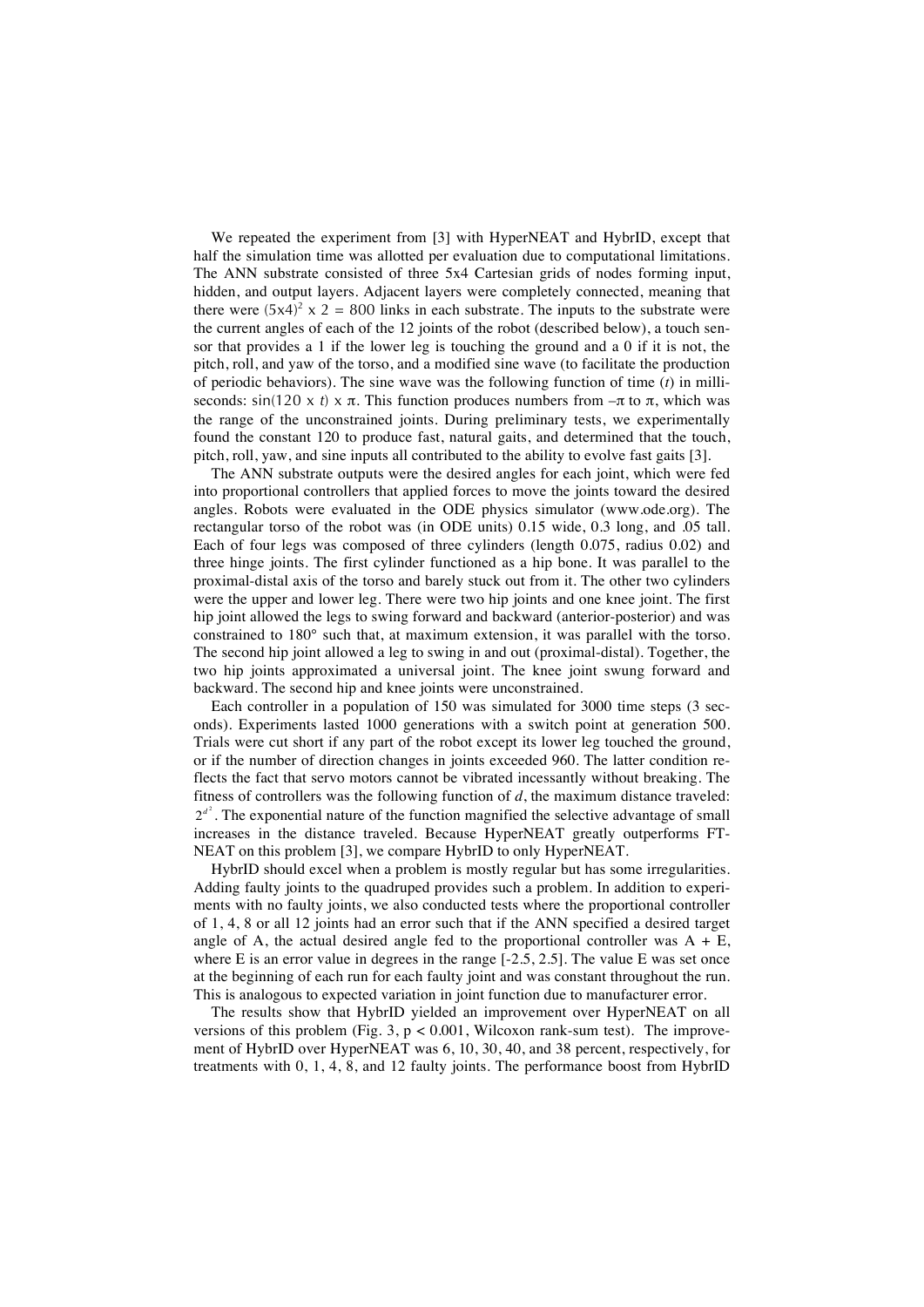tended to increase with more faulty joints, and thus roughly correlated with the irregularity of the problem. Interestingly, HybrID with 1 faulty joint actually outperformed HyperNEAT with 0 faulty joints ( $p < 0.05$ , Wilcoxon rank-sum test). The results suggest that HybrID can increase performance when it is allowed to fine tune the regularities produced by HyperNEAT.



**Fig. 3.** HybrID outperforms HyperNEAT on all versions of the simulated quadruped controller problem. The increase generally correlates with the number of faulty joints.

# **4 Discussion and Conclusion**

We presented only one of many possible HybrID implementations. The HybrID in this paper evolves first with an indirect encoding then switches to a direct encoding, and could be called a *switch-HybrID*. Another candidate HybrID implementation would have the indirect encoding produce a set of values (e.g., link weights) and the direct encoding evolve a set of offsets that modify the individual values. This *offset-Hybrid* would allow exceptions to be made while the indirect encoding is still evolving. HybrIDs can also be made with other indirect encodings, and in domains besides neuroevolution. Additionally, instead of occurring at a predefined time, the switch from indirect to direct encodings, or the addition of offsets, could occur automatically after fitness has stagnated. Future investigations are required to test the efficacy of different HybrID implementations.

This work also suggests that it is difficult for evolutionary encodings to simultaneously discover the regularity of problems and make exceptions to account for problem idiosyncrasies. At a minimum, HyperNEAT exhibits this deficiency in its present form. Theoretically, HyperNEAT should be able to make any exception required, but in practice it frequently does not. We predict that similar problems exist with other generative encodings, although additional research is required to test our prediction. It is an open challenge for the field to improve current generative encodings to enable